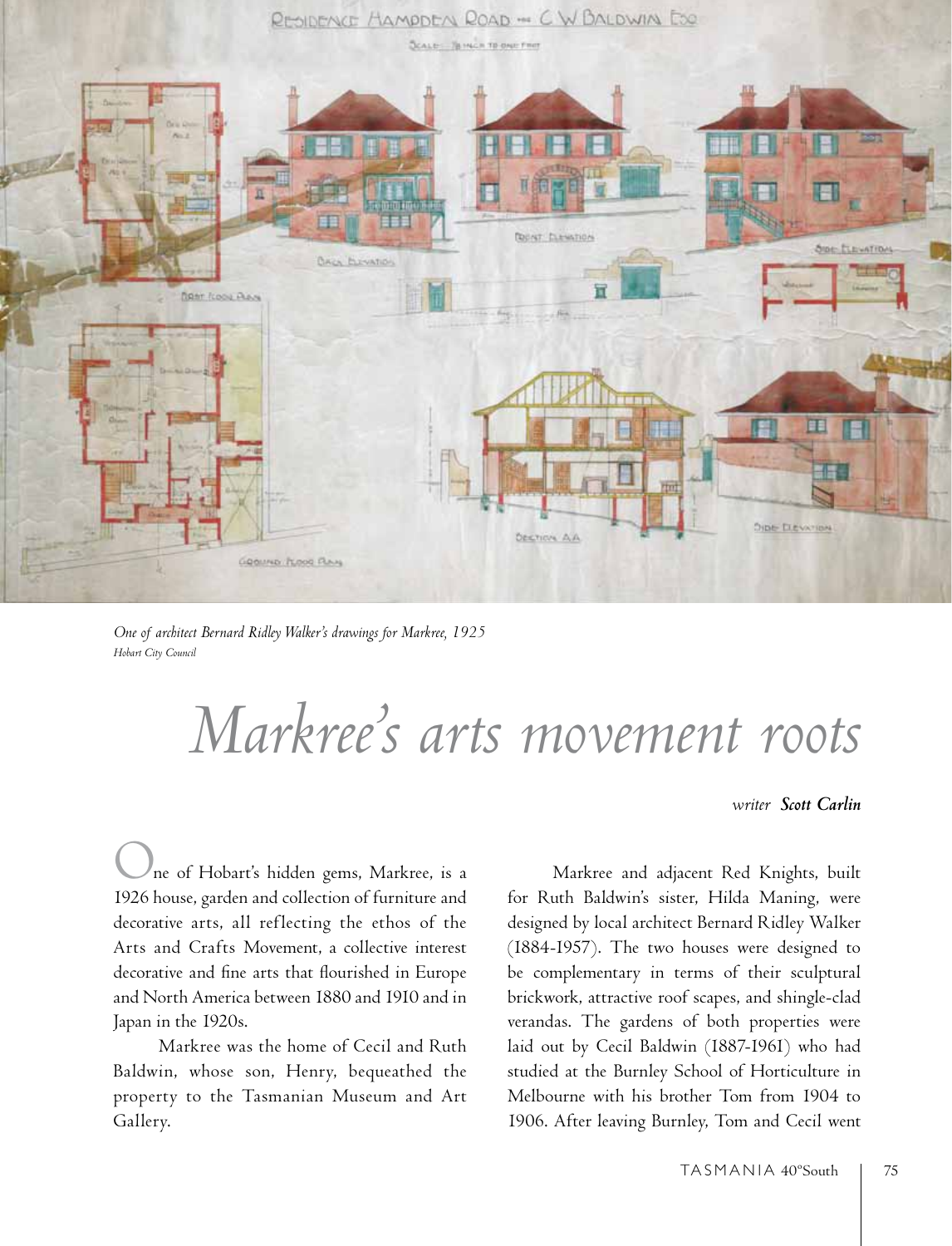

acquainted through Walling's Tasmanian com -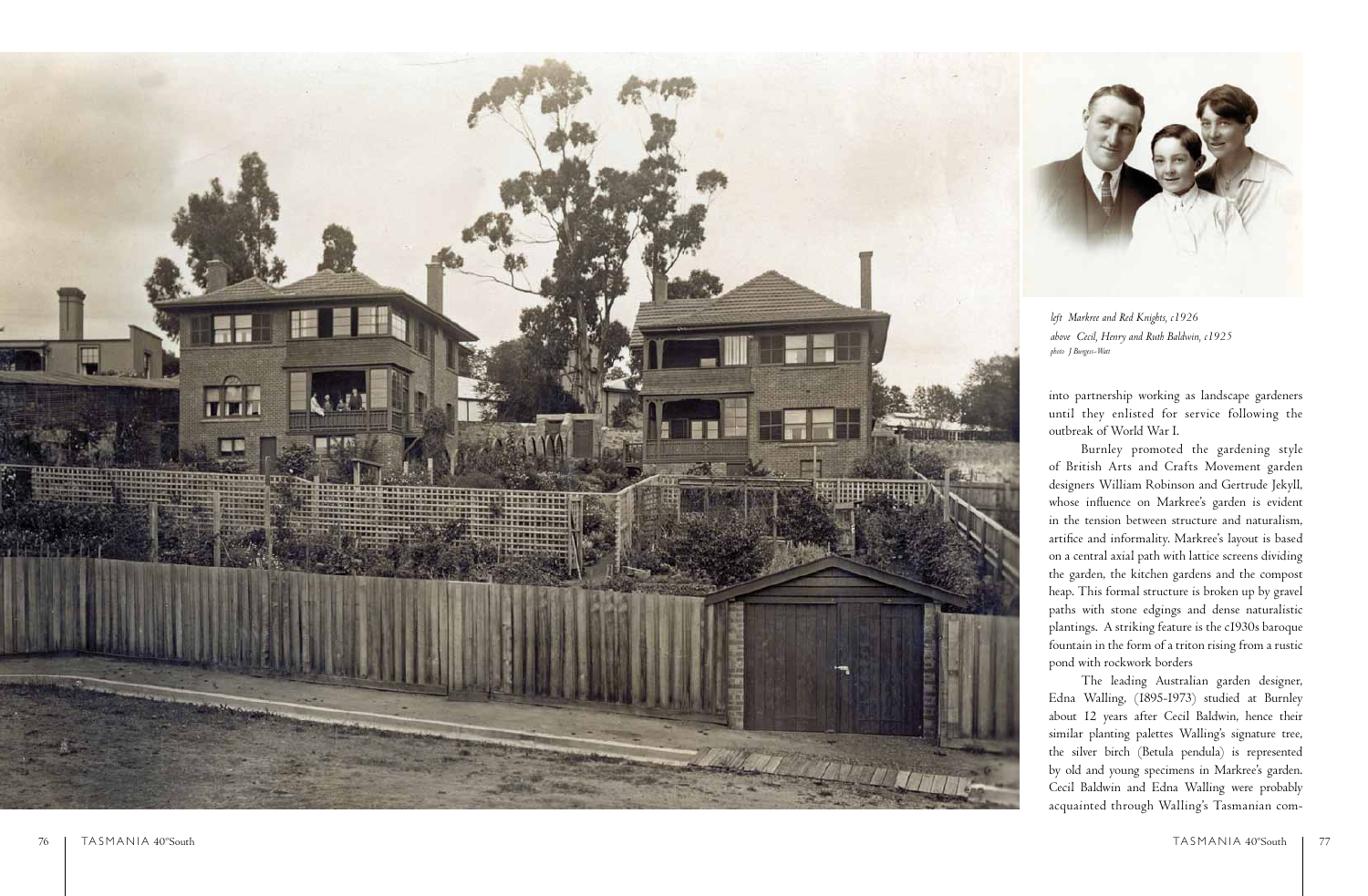espaliered against this wall suggest that this may have been in the location of Heathfield's productive garden. The Norfolk Island hibiscus (Lagunaria patersonia) also on this boundary is a survivor of the Heathfield estate and a reminder of Tasmania's early connections with Norfolk Island, commemorated in place names such as New Norfolk and the Norfolk Plains. The productive garden established by Cecil Baldwin contains old varieties of apricots (Moorpark), nectarines (Cardinal), apples (Granny Smith and Democrat), plums, raspberries and strawberries.

Roses are prolific at Markree and their varieties are testament to the age of the garden. Two of the earliest roses are the unidentified mauve damask rose (number 8) and the white moss rose (number 31). Two of noted rose propagator Alister Clark's best-known roses are in the Markree Garden, Sunny South (1918) and Lorraine Lee (1924). Clark (1864-1949) spent his teen years in Hobart.

## *Some of the beautiful floral diversity of the Markree garden*



missions at Sandy Bay and Fern Tree. Edna Walling designed a mountain garden for her friend Eileen Bamford (née Wood), who had also studied at Burnley and later lived at Pillinger Drive, Fern Tree.

> As seen in photographs of the newly completed Markree and Red Knights (on view inside Markree), they were modest  $20<sup>th</sup>$  century villas located within a grander  $19<sup>th</sup>$  century template.

An album of views of the Markree garden c1930 shows that relatively little has changed. Cecil Baldwin selected plants that would provide colour and interest with the changing seasons as well as flowers for Ruth to gather for the house. These have been picked out in watercolour by the meticulous but unknown photographer. Garden historian Ann Cripps referenced these when she carried out a gentle restoration of the garden in 2011, gently separating plants that had invaded from other beds to bring back a sense of 'light and shade'.

A charming aspect of the relationship of Markree and Red Knights was the absence of a dividing fence. The two houses formed a family compound. The present posts and chains replaced a series of arches supporting roses, shown in 1930s

views of the garden. Rose arbours were a favoured motif of English Arts and Crafts garden designer, Gertrude Jekyll.

Markree is sheltered by stone walls that predate the house by almost a century. Markree's front boundary wall was built in 1828 by the military using convict labour to subdivide part of Anglesea Barracks' land for villas. These villas, overlooking the town, occupied the slope between Hampden Road and Sandy Bay Road and included Markree's neighbours, Heathfield and Lumeah.

Markree was built on a 1920s subdivision of Heathfield, a veranda'd bungalow built in 1829 by Assistant Commissary General Affleck Moodie. Markree's eastern boundary is Heathfield's original rubble stone perimeter wall. The figs



*Looking up to Markree house from the garden, c1932 and today*